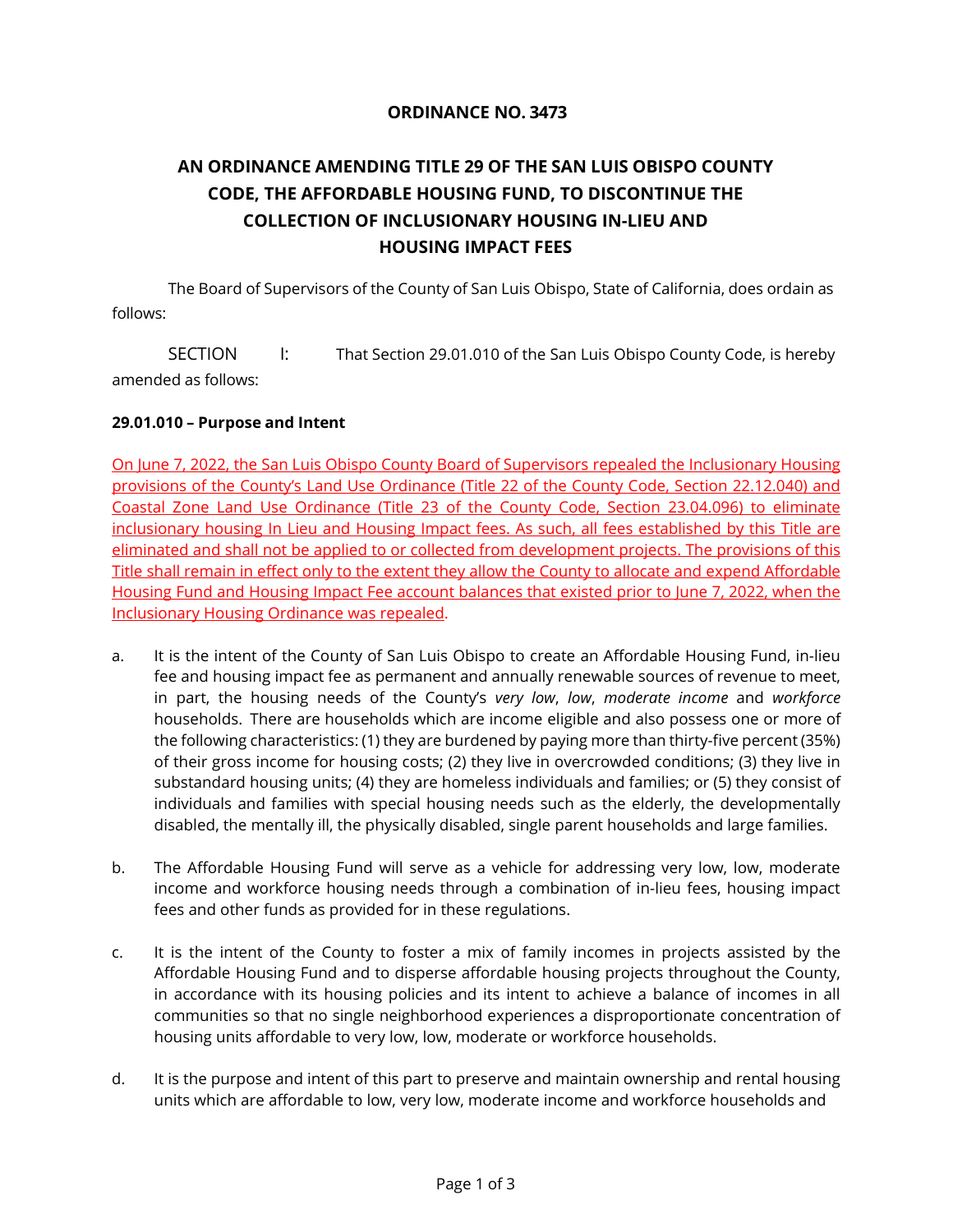that are located throughout the County, including federally assisted units and units located in mobile home parks.

e. It is the further intent of the County to foster and encourage the private sector to join with the public sector and the nonprofit sector to further the goals of this ordinance.

SECTION II: If any section, subsection, clause, phrase or portion of this ordinance is for any reason held to be invalid or unconstitutional by the decision of a court of competent jurisdiction, such decision shall not affect the validity or constitutionality of the remaining portion of this ordinance. The Board of Supervisors hereby declares that it would have passed this ordinance and each section, subsection, clause, phrase or portion thereof irrespective of the fact that any one or more sections, subsections, sentences, clauses, phrases or portions be declared invalid or unconstitutional.

SECTION III: This ordinance shall take effect and be in full force and effect thirty (30) days after its passage and before the expiration of fifteen (15) days after passage of this ordinance, it shall be published once with the names of the members of the Board of Supervisors voting for and against the ordinance in a newspaper of general circulation published in the County of San Luis Obispo, State of California.

SECTION IV: That this project is covered by the general rule that CEQA applies only to projects which have the potential for causing a significant effect on the environment. It can be seen with certainty that there is no possibility that this project may have a significant effect on the environment; therefore, the activity is not subject to CEQA. [Reference: State CEQA Guidelines sec. 15061(b)(3), General Rule Exemption].

SECTION V: In accordance with Government Code Section 25131, after reading the title of this Ordinance, further reading of the Ordinance in full is waived.

Introduced at a regular meeting of the Board of Supervisors held on the 17<sup>th</sup> day of May 2022, and passed and adopted by the Board of Supervisors of the County of San Luis Obispo, State of California, on the  $7<sup>th</sup>$  day of June 2022, by the following roll call to vote, to wit:

AYES: Supervisors John Peschong, Debbie Arnold, and Lynn Compton NOES: Supervisor Chairperson Bruce S. Gibson ABSENT: None ABSTAIN: Supervisor Dawn Ortiz-Legg

 $\frac{10}{2}$  and  $\frac{1}{2}$ 

Bruce S. Gibson Chairperson of the Board of Supervisors